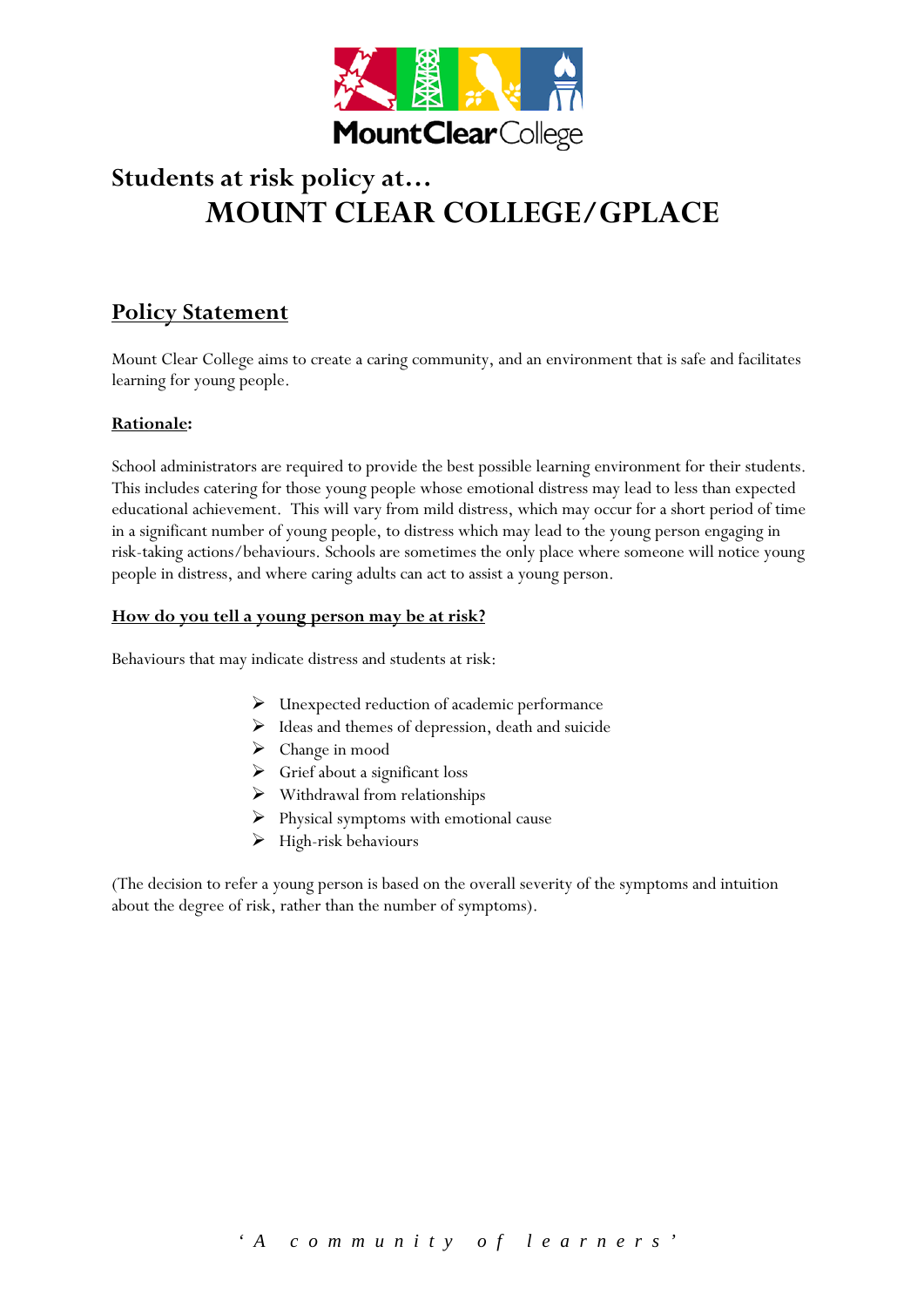#### **Who is involved?**

Principal - Ms Lynita Taylor

Assistant Principal Class – Ms Nicole Quinney, Ms Jenny Bromley, Mr Alan Archbold & Mr David Stuchbery.

Student Well-Being Coordinator – Ms Fionna Wooller

SHAAC (Student Health, Advice and Careers) Team – Ms Jodie Handley, Mr Gavin Stevenson, Ms Emma Hampson, Secondary School Nurse Melanie Alford.

Department of Education & Early Childhood Development School Nurse —Jodie Clack

# **Principal**

The Principal has a "designated person" to act on her/his behalf – the Coordinator of Student Welfare. The overall management responsibility lies with the Coordinator of Student Welfare who reports directly to the Principal.

#### **Coordinator of Student Welfare**

The Coordinator of Student Welfare is the manager of the SHAAC Team. The Coordinator of Student Welfare:

- $\triangleright$  Identifies level of risk/initial assessment of students
- Liaises with the SHAAC Team and also Principal Class Officers
- Refers to appropriate professional support e.g. psychologist, psychiatrist, health agency
- Co-ordinates the SHAAC Team, including communications within school and family
- $\triangleright$  Provides counselling and ongoing support to students "at risk" as appropriate
- Manages follow-up support and monitoring for "at risk" students returning to school settings

#### **Staff**

- Provide assistance in recognition of "emotional distress" and "at risk" factors within students
- Refer "at risk" students to Coordinator of Student Welfare immediately
- Provide ongoing support and assistance to students/families as part of the management plan, through the Team

#### **External Health Professionals**

- $\triangleright$  Provide specialist intervention and support to students "at risk"
- $\triangleright$  Co-ordinate management plan/ongoing intervention for high-risk students
- School, through the Coordinator of Student Welfare, establishes links/networks with experienced health professionals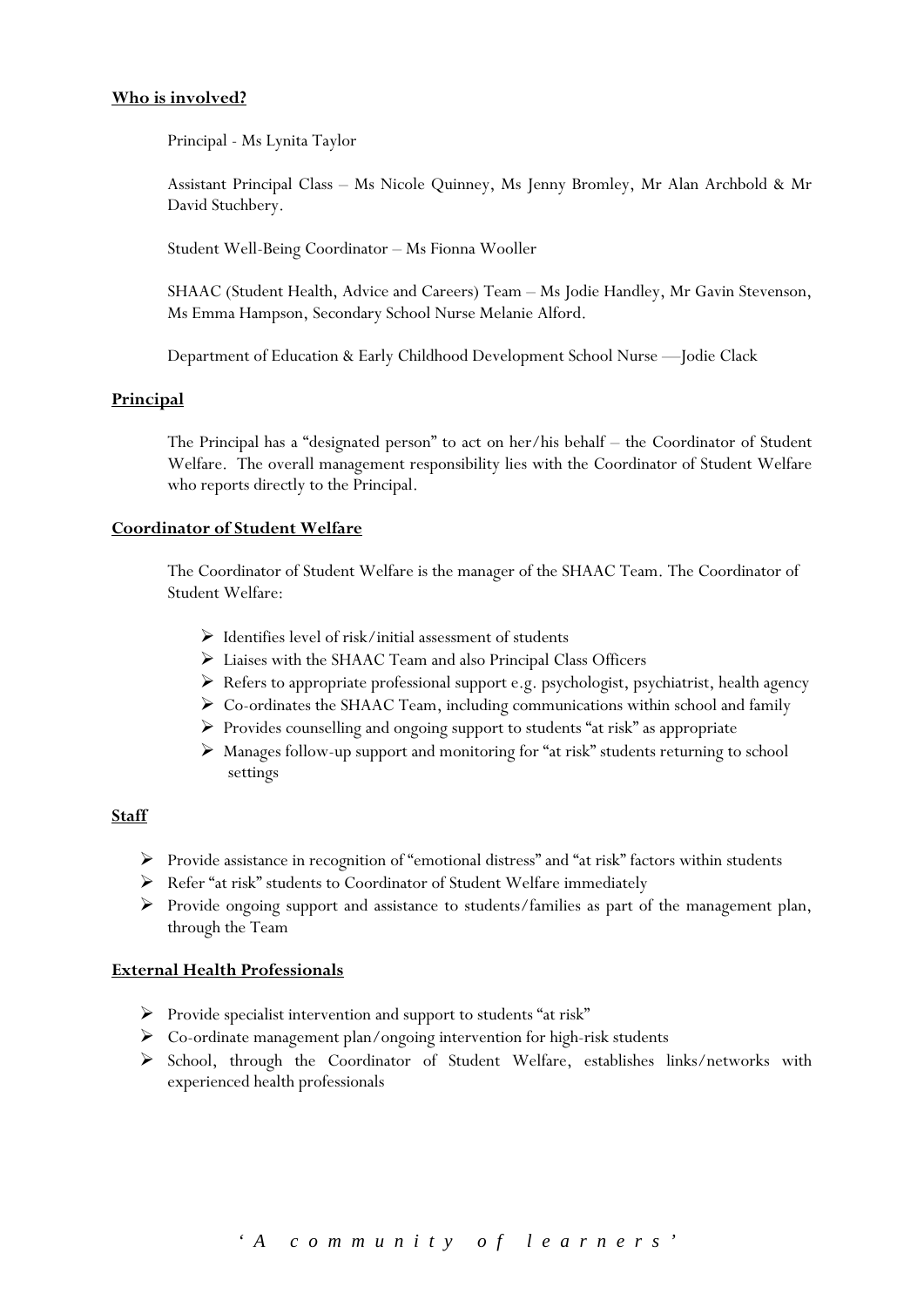# **Parents and Family**

 Parents and family are integral to the school management plan, hence it is important that the school maintain close liaison with the family, via co-ordination from the Team.

# **Recognition of Young People at Risk**

Common signs of distress which school staff may notice and which should lead to referral to the Coordinator of Student Welfare for clarification and identification of risk:

# **Unexpected reduction of academic performance**

Unusual failure to complete assignments, apathetic in class, has recently received a much lower than expected grade, extremely disappointed at being rejected for a course or demonstrates abrupt changes in attendance, such as increased absences, tardiness, or truancy.

# **Ideas and themes of depression, death and suicide**

Reading selections, written essays, conversation, and artwork containing themes of depression, death and suicide. Statements or suggestions that she/he would not be missed if she/he was gone. Appears to collect and discuss information on suicide methods. Begins giving away prized possessions (possibly with some elevation in mood) and has demonstrated previous direct or indirect suicide threats or attempts.

# **Change in mood**

Withdrawal, sudden tearfulness, and remarks, which indicate profound unhappiness, despair, hopelessness, helplessness. Anger at self, increased irritability, moodiness and aggressiveness. Lack of interest in surroundings and activities and marked emotional instability. New involvement in high risk activities.

# **Grief about a significant loss**

Stress due to the recent disintegration of the family or has had a recent death or suicide in the family or has lost a friend through death or suicide or a break up with a boyfriend/girlfriend.

# **Withdrawal from relationships**

Change in relationships with friends and classmates. Loses interest in extra-curricular activities and may drop out of sports and other clubs. Begins to spend long periods of time alone.

# **Physical symptoms with emotional cause**

Eating disturbances or chronic physical complaints, such as headaches, stomach aches, fatigue, body aches, scratching or marking of the body, or other self-destructive acts. Reduced personal hygiene and self are.

# **High risk behaviours**

Increased use of alcohol and drugs to the point of intoxication. Engages in other risky behaviours (e.g. dangerous driving, vandalism etc.).

*'A community of learners'*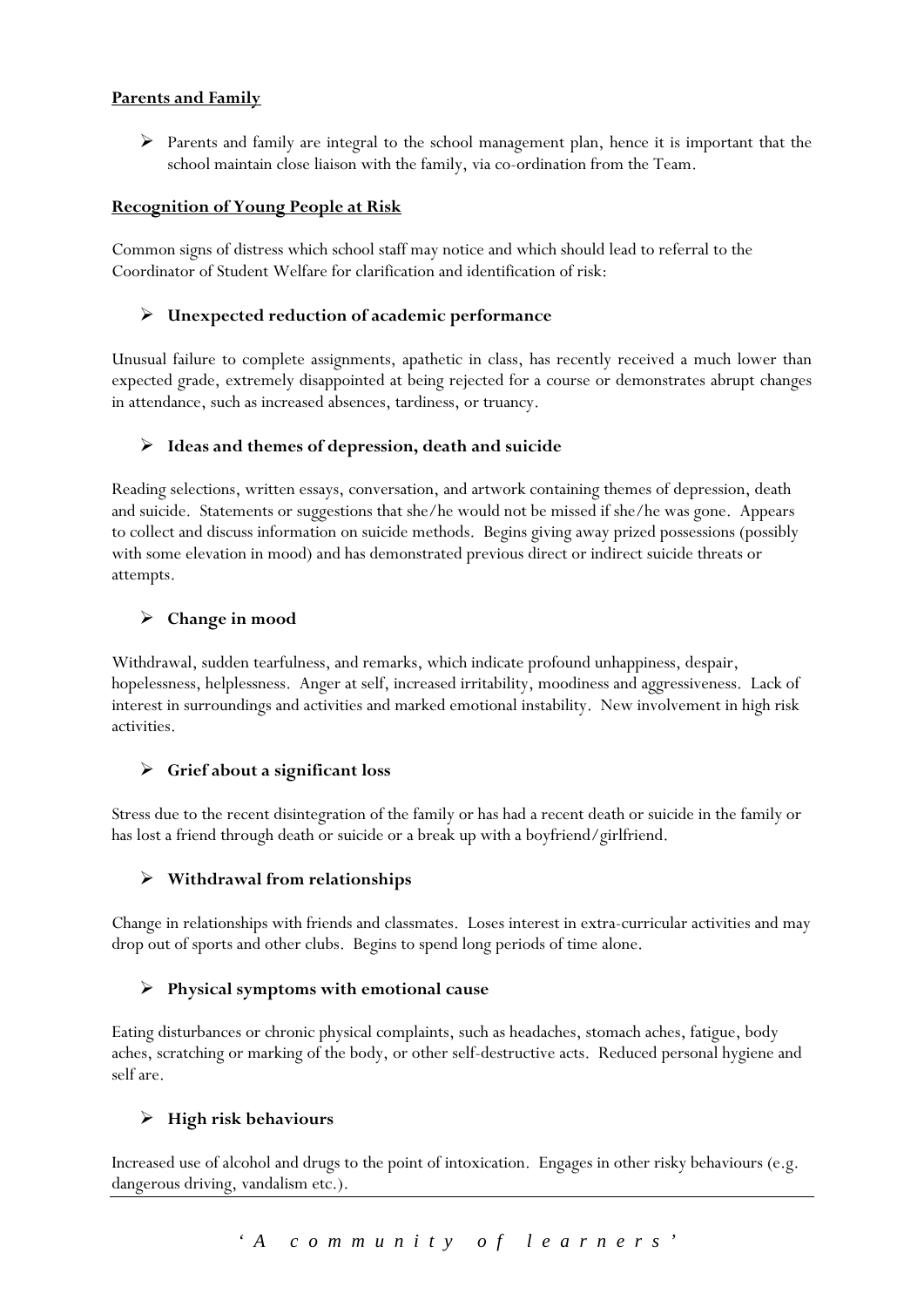The significance of the risk factors above may be accentuated in young people who lack parental warmth, for example, their parents appear uninvolved, unsupportive, and demonstrate denial of the student's problems. They appear angry, threatened and defensive or there is evidence of a long history of home problems, such as physical and/or sexual abuse.

Once a staff member has identified a student who is considered to have a number of these symptoms, who is likely to be distressed, and where the staff member judges there to be some risk (no matter how small), then the staff member must make a referral to the Director of Student Welfare or other designated person. The staff member should decide to refer a young person based on the overall severity of the symptoms and their intuition, rather than the number of symptoms. The staff member should continue to support the young person, especially while the referral to the Director of Student Welfare is being arranged.

Consideration should be given to arranging for an appropriate support person (i.e. family, responsible friend) for the young person, during this process.

A recent article Dr Michael Carr-Gregg wrote on assessing young people at risk: Dr Michael Carr-Gregg, PhD MAPS, Consultant Adolescent Psychologist. *One of the great US experts on suicide, Professor Kay Redfield Jamison, in her brilliant book "Night Falls Fast" – wrote that the causes of suicide, "lie for the most part in an individual's predisposing temperament and genetic vulnerabilities, in severe psychiatric illness and in acute psychological stress". The problem for those of us looking for a simple preventative strategy, is that these contributing factors carry unequal weights and no single factor has been demonstrated to be necessary or sufficient to cause suicide. While some young people who take their lives, explicitly and repeatedly communicate their intentions to others, many young people never do, instead acting on impulse, sometimes fuelled by drugs, disguising their plans and affording themselves and their loved ones no opportunity to intervene. The excruciating fact, for so many families – is that there is no stereotypical young person who is a candidate for suicide, and that outwardly normal young people, experiencing what seems like a relatively minor life event, can be a candidate for suicide. What we do know is that over 70% to 90% of young people engaging in suicidal behaviour suffer from some form of mental illness, very often depression – which along with other risk factors create a potentially lethal combination.*

# **These risk factors include:**

- a) Experiencing an underlying mental illness or psychological problem
- b) Antisocial behaviour (sometimes known as conduct disorders) and/or alcohol or other drug misuse
- c) A past history of suicide attempts
- d) A disturbed or unhappy family background
- e) History of abuse
- f) Poverty, school failure
- g) Knowing people who have committed suicide (especially family members or friends)
- h) Access to means of committing suicide (i.e. guns, drugs etc.)

*'A community of learners'*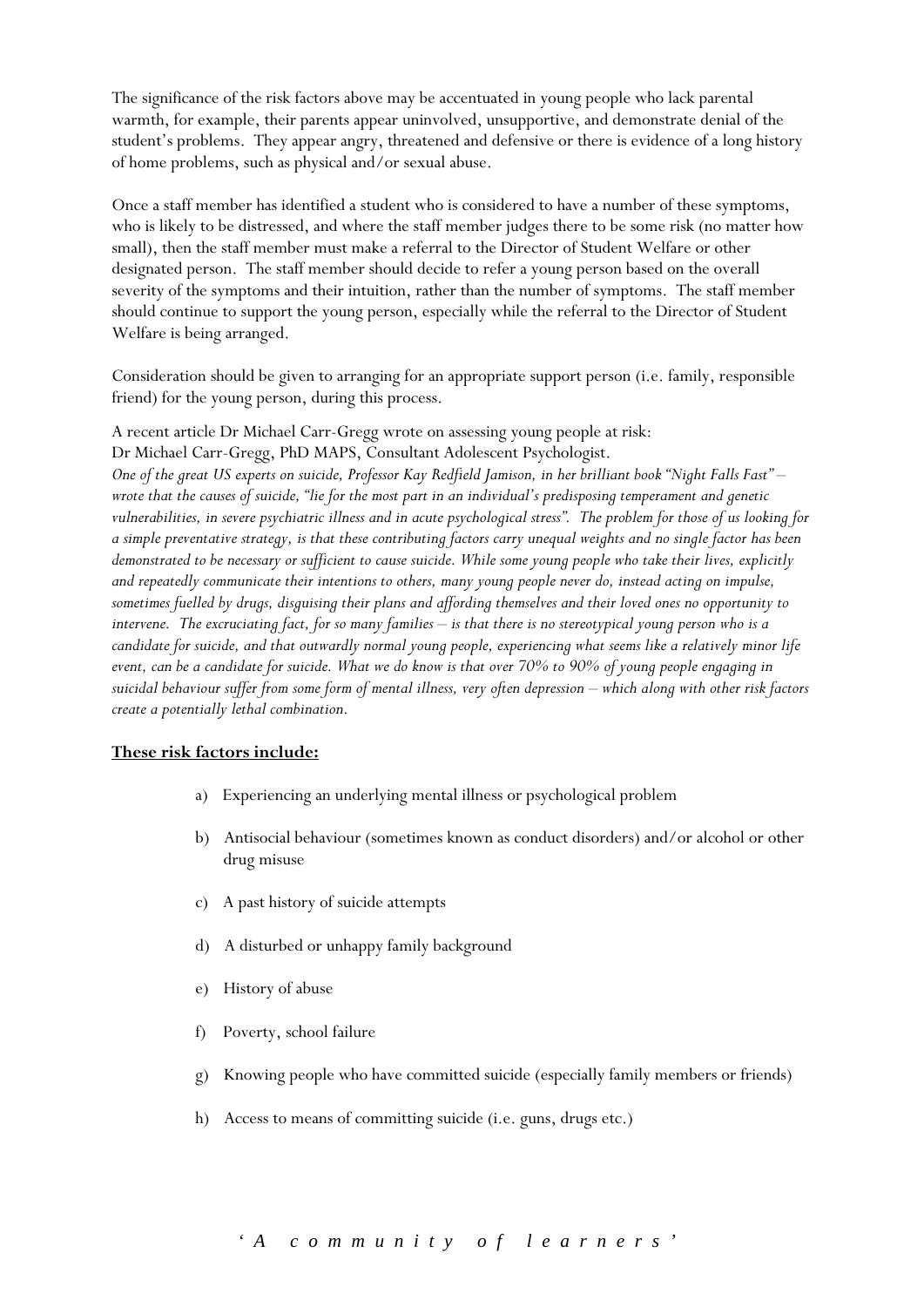Psychological research suggests that the more risk factors present, the more-at-risk that person becomes. The complexity stems from the fact that most young people with one or more risk factors present will not attempt suicide and some people with minimal risk factors will attempt or complete suicide. This means it can be very difficult to accurately identify young people who may attempt suicide. As Dr Michael Dudley one of Australia's leading psychiatrists wrote some years ago in Australian Medicine "The prediction of suicides is impossible, even if high risk populations are considered, since the risk factors listed are overly sensitive and non specific".

#### **Observable Warning Signs**

#### **Individual Changes**

- *Increased alcohol or other drug consumption*
- *Disinterest in possessions giving away prized belongings*
- *Withdrawing from friends and social involvement*
- *Sleeping pattern changes. May have difficulties in getting off to sleep, have interrupted sleep, early morning awakening, feeling tired after sleep, sleeping too much*
- *Self-mutilation behaviours e.g. cutting/gouging*
- *Sudden and striking personality changes and changes in mood*
- *Risk-taking and careless behaviour*
- *Noticeable increase in compulsive behaviour*
- *Sudden happiness after a prolonged period of depression*
- *Apathetic, may stay indoors, stare at the TV, loss of interest in previously pleasurable activities*
- *Repetitive medical conditions feeling nauseous, frequent headaches, injuries*
- *Death or suicide themes dominate written, artistic or creative work*
- *Unrealistic expectations held of self*
- *Overly dependent, clinging behaviour*
- *Changes in eating patterns not eating, over eating, change in weight*
- *Verbal expression of suicidal intent or depression*
- *Direct statements: for example, "I wish I were dead", "I'm going to end it all"*
- *Indirect statements such as, "No one cares if I live or die", "Does it hurt to die"*

# **Lifestyle Changes that may impact on an 'at risk' student**

- *Loss of an important person, for example, break-up of a relationship, death, divorce*
- *Recent suicide of friend or relative*
- *Exposure to violence, incest or rape*
- $\triangleright$  Major disappointment or humiliation
- "Coming out" and associated issues re sexuality and identity
- $\triangleright$  Dispute with parents/family/friends
- $\triangleright$  Serious physical illness
- $\triangleright$  Sudden loneliness/isolation/change of environment
- $\triangleright$  Anniversary of death
- Emotionally charged festivals (Christmas, birthdays, etc.)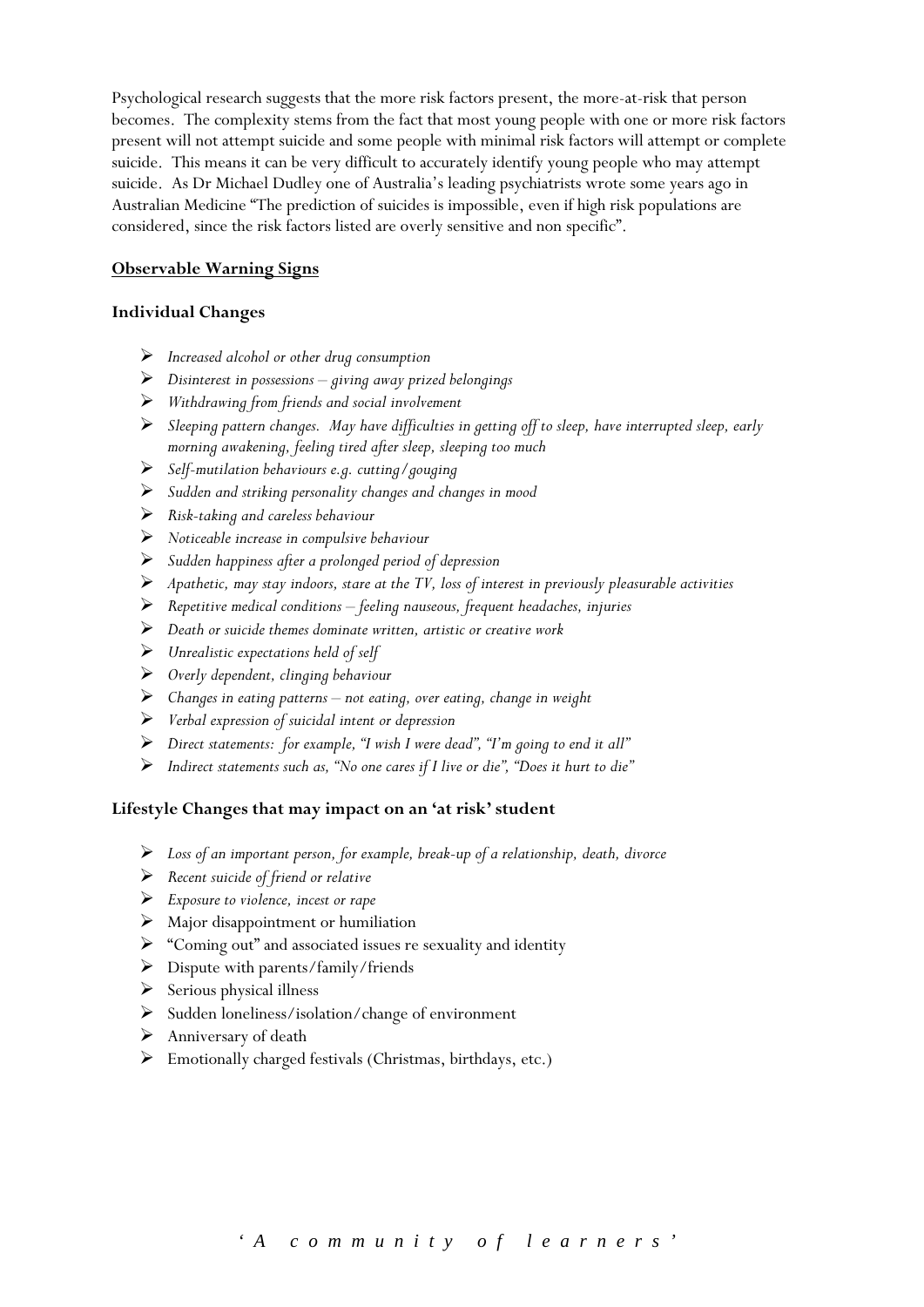#### **Changes in Behaviour**

- Loss of interest in work, hobbies or activities which were once enjoyed
- $\triangleright$  Discussion on excessive drinking of alcohol or drug taking
- $\triangleright$  Finds decisions really difficult to make and is unable to address issues like the reality of financial problems
- Has real difficulty in staying still or conversely is really lethargic and unable to get motivated
- $\triangleright$  Sets self up for rejection by family, friends or work-mates, takes on role of victim
- Projects personal difficulties onto others e.g. bullying/aggressive behaviours/irritable and snapping for no apparent reason
- Excessive risk taking

#### **Changes in Relationships**

- $\triangleright$  Stops going out with friends, shows no interest in being in group/social settings
- $\triangleright$  Expresses negativity about family/friends and has more than usual conflicts or problems relating with family or friends
- Traumatic relationship loss or break-up

#### **Changes in Thinking, Feeling and Perception**

- $\triangleright$  Expresses inappropriate guilt about things
- $\triangleright$  Expressing hopelessness nothing to look forward to/no point in carrying on
- Preoccupied with self, withdrawn, feelings of not being good enough
- Cries easily, looks sad, feels alone or isolated
- $\triangleright$  Fears about having to be perfect, fearful about doing something bad

#### **Physical Changes**

- $\triangleright$  Appetite has changed considerably lost or gained a substantial amount of weight
- $\triangleright$  Restlessness, agitated (pacing, wringing hands) or has really slowed down (spends hours staring in front, finds it hard to move)
- $\triangleright$  Lots of constant minor physical ailments with no apparent cause

#### **Mount Clear College Action Plan for 'students at risk'**

- $\triangleright$  Student suspected at risk
- $\triangleright$  Immediate referral to the SHAAC Team
- $\triangleright$  The SHAAC Team assesses level of risk (low, moderate, high)
- The SHAAC Team informs parents/family and Principal
- $\triangleright$  Inform relevant staff
- $\triangleright$  If level of risk is considered High the SHAAC Team and Principal class informed
- The SHAAC Team, coordinated by the Coordinator of Student Welfare, will manage necessary communications, monitoring and care within school, including communication with family of student, and liaison with outside professional carers. It is critical that co-ordination of response and care of the student be actioned through the SHAAC Team.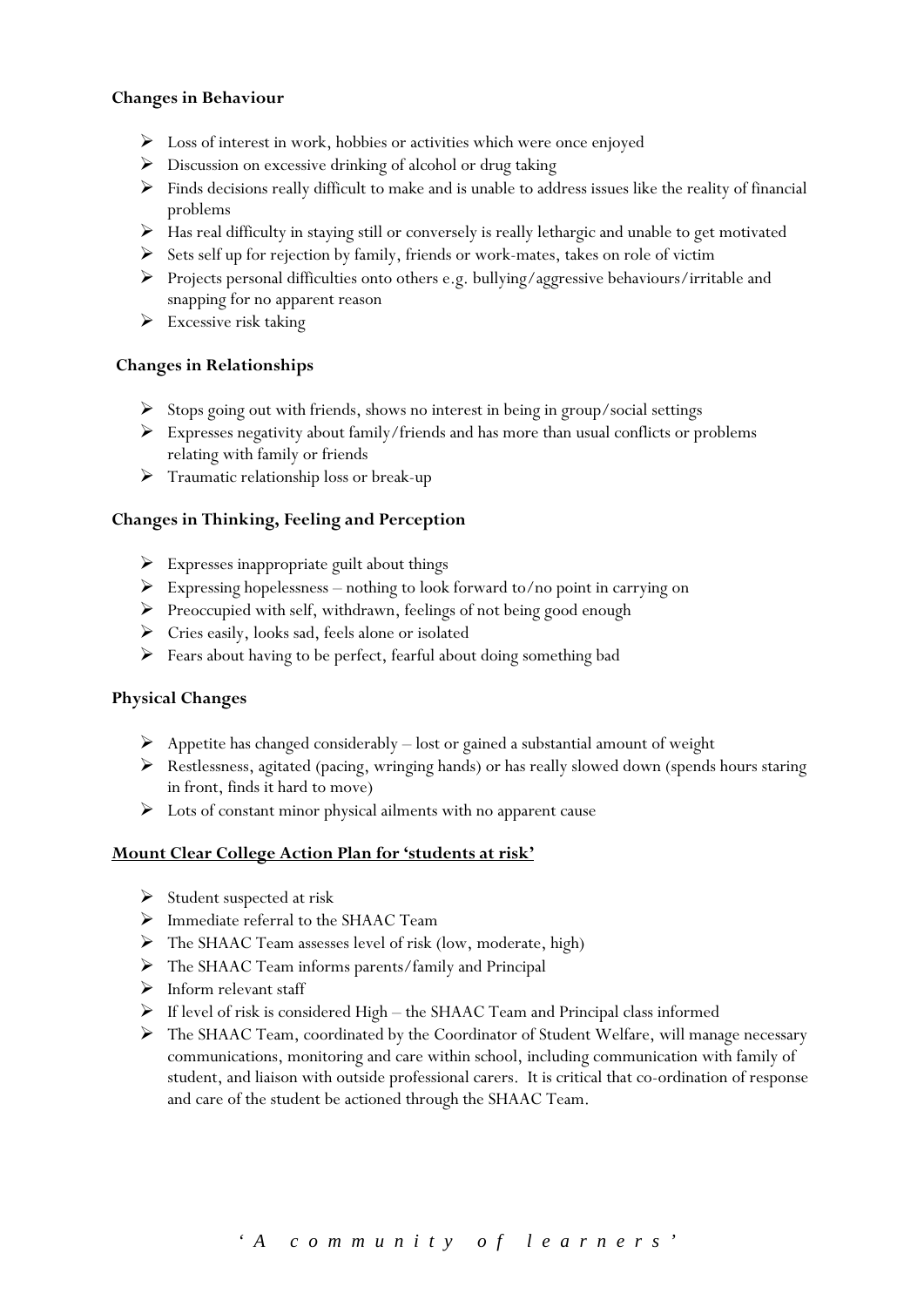#### **Guidelines for Management Responsibility of SHAAC**

The SHAAC in conjunction with the Principal Class Officer will:

- $\triangleright$  Find out the facts collect any information
- $\triangleright$  Convene a meeting
- $\triangleright$  Organise support and counselling for those needed
- $\triangleright$  Consider role and level of involvement of school resources
- Identify students/families/staff most affected to provide support and counselling
- $\triangleright$  Allocate tasks to team members
- $\triangleright$  Decide if a space is needed and where
- $\triangleright$  Plan communication to staff, families and students as appropriate
- $\triangleright$  Enlist extra support as needed
- Debriefing for SHAAC or other staff Team after initial critical situation has abated
- $\triangleright$  Support other Team members and other staff

#### **Coordinatorof Student Welfare has management responsibility for the SHAAC Team**

The Coordinator of Student Welfare will

- $\triangleright$  Identify which staff members have positive connection with student
- $\triangleright$  Staff member/s close to student (Primary Pastoral Carer or other staff)
- $\triangleright$  Other staff as needed
- Coordinator of Student Welfare has responsibility for communication with Principal and/or Executive
- $\triangleright$  SHAAC team in conjunction with the Principal Class Officers will work out what communications need to occur, within school and outside of school
- The Principal or their Principal Class Officer delegate will communicate with others in the school
- $\triangleright$  The Principal is responsible for any/all media communications
- $\triangleright$  Support for staff close to student, so they are able to provide for others

As there will be differing needs depending on the student and situation, the detail of responses will be handled by the SHAAC Team.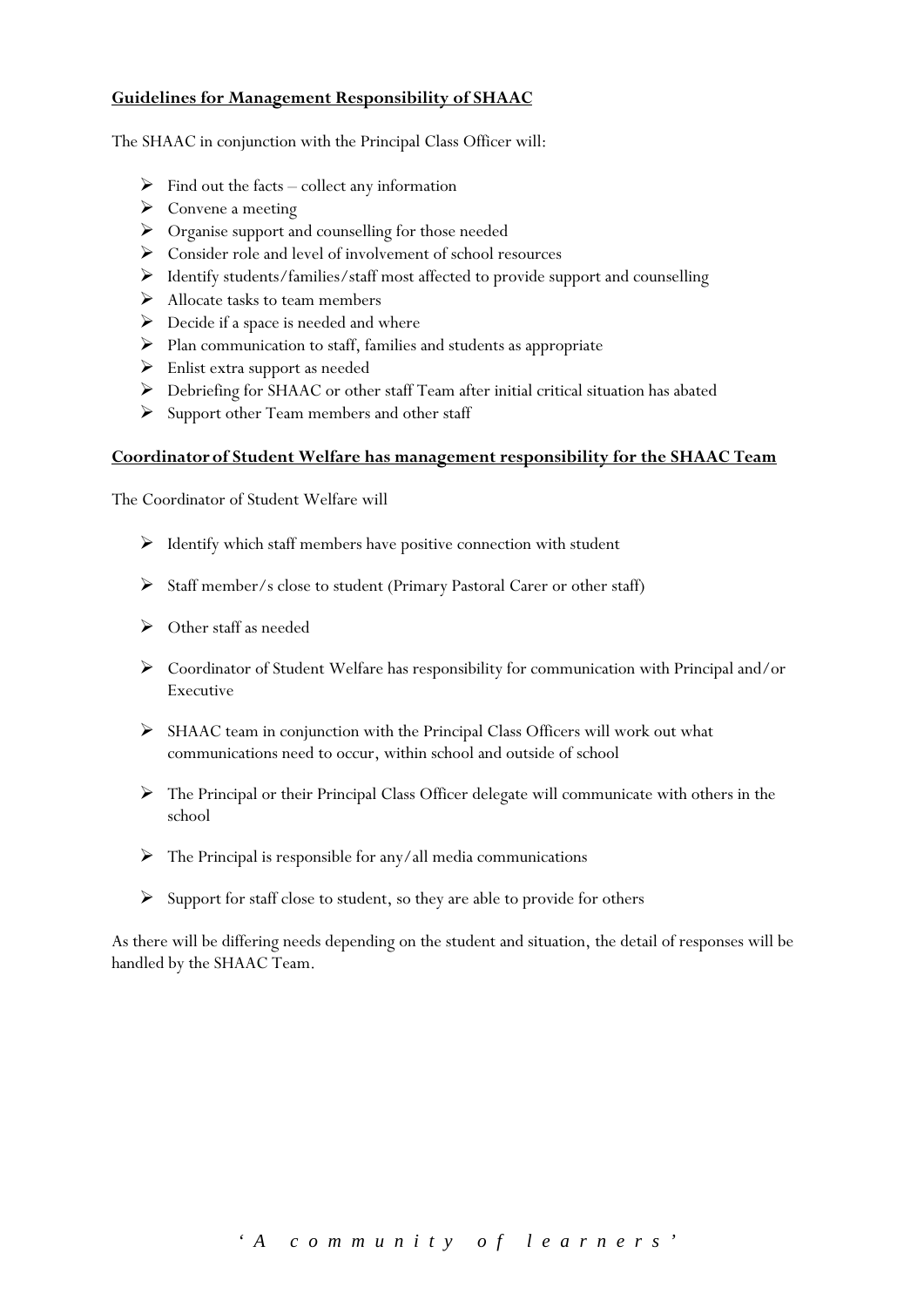# **Guidelines for Response to Student's Family**

- $\triangleright$  Parents/family informed (unless this places the child at further risk)
- $\triangleright$  Parents are informed of actions
- $\triangleright$  Referral to external professional for assistance depending on level of risk
- $\triangleright$  If risk is high, referral must be immediate, the student must not return to school until professional assessment (external expert and Coordinator of Student Welfare) assess a safe return to school can be made. If a reasonable belief has been formed by the SHAAC Team member that a student will be at risk by returning home, a report should be made to DHHS Child Protection who will guide the next step in this process.
- $\triangleright$  If student risk level is high, and parents are unable to take care of their child hospitalisation or a suitable alternative must be found
- $\triangleright$  Ongoing communication with family
- Request for family to feedback to school (SHAAC Team to nominate person)
- $\triangleright$  External medical specialist must liaise with Coordinator of Student Welfare before return of student to school
- $\triangleright$  Family informed of support available and school requirements psychiatric assessment before child's return to school
- $\triangleright$  Coordinator of Student Welfare must be contacted by treating psychiatrist before child's return to school – with written OK from Doctor before child's return
- $\triangleright$  Parents to have contact with Coordinator of Student Welfare
- $\triangleright$  Communication will be maintained by school with affected families involving them in decisions as appropriate
- Primary pastoral carer (LINKS teacher) to remain in contact with parents
- $\triangleright$  Depending on level of risk written communication to parents outlining need for removal of child from school for medical assessment and communication to occur before the student's return to school

# **Guidelines for Response to Other Students**

- $\triangleright$  Staff to maintain awareness of any other students that may be aware and affected by event (including siblings, friends, classmates etc)
- $\triangleright$  Identify any other students who have knowledge and/or may be affected
- $\triangleright$  All staff to assist these students to Coordinator of Student Welfare
- Ongoing monitoring of such students by SHAAC Team and other staff as appropriate
- $\triangleright$  Mini School Managers of such students to be informed
- Guidelines for staff about how to respond to be provided by the Principal class and SHAAC Teams

# **Guidelines for When a Student Returns to School, After Being at Risk**

- Parents must inform SHAAC Team or a member of the Principal Class of return of student before this occurs
- Communication between treating psychiatrist and Coordinator of Student Welfare to occur before student returns. Written confirmation of the assessment that the student is fit to return to school, along with any recommendations of how the school can assist
- $\triangleright$  If student is withdrawn from school to be assessed or for treatment on student's return to school, there needs to be ongoing monitoring initially, and follow up for a period of 6-12 months.
- SHAAC Team to decide process in relation to each individual student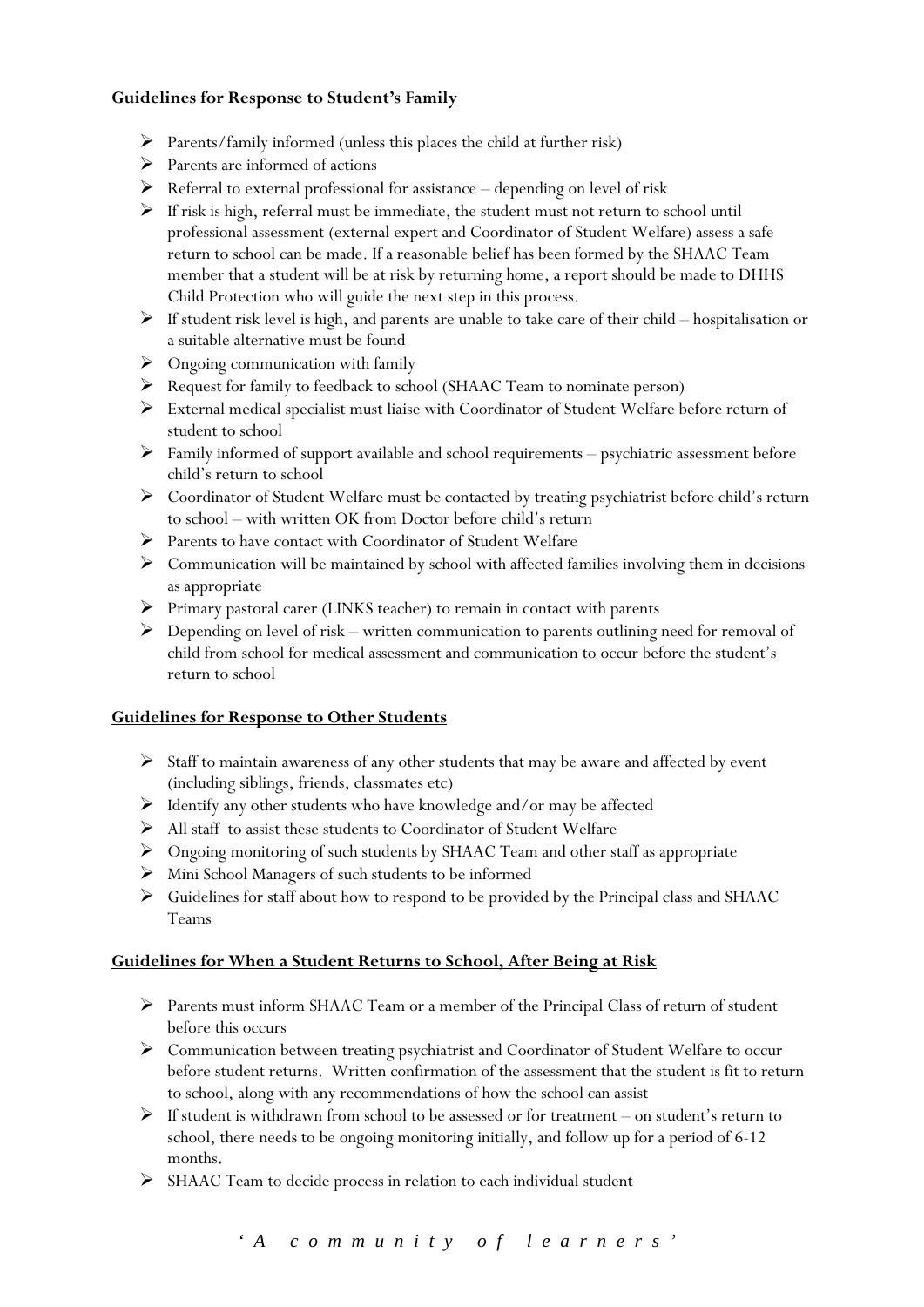- Primary pastoral carer (LINKS Teacher) to request immediate notification from student's teacher of student's absences from any classes
- Communications and monitoring of previously at risk student and any other students involved to occur

#### **Guidelines for Response by and to Staff**

- $\triangleright$  Necessary staff will be informed and/or involved, and will have input into decision-making process as appropriate via the SHAAC or Principal Class Officer.
- $\triangleright$  It is critical that co-ordination of response and care of the student be actioned through the SHAAC team
- $\triangleright$  Adequate documentation and records maintained at all stages of the management plan
- $\triangleright$  Support for staff involved is important, and debriefing after at risk situation is in abeyance
- $\triangleright$  Staff working intensively with students should be provided with support (individual or group) throughout the critical time, and debriefing afterwards

#### **Confidentiality**

Confidentiality issues arise when the trust relationship between the student and school personnel comes into conflict with the need to ensure the safety of the student and/or others. Ideally every effort should be made to encourage the young person to share their concerns with others, however decisions must be made in terms of the best interest of the young person, e.g. individual rights/privacy vs immediate risk/safety.

This is where a relationship of trust needs to exist between staff members and those who have the confidential information in the school (generally the Coordinator of Student Welfare and Principal class). That is, that staff will act on advice or instruction from the Coordinator of Student Welfare and/or a Principal Class Officer – even if they are unable to be supplied with full information and/or disagree with the Principal class or Coordinator of Student Welfare's assessment.

Staff disagreeing with the Coordinator of Student Welfare/Principal Class Officer assessment and decision must provide that information and/or opinion to the Coordinator of Student Welfare and the Principal Class Officer. If the staff member still disagrees with the Coordinator of Student Welfare or Principal Class Officer's assessment and decision, the staff must still act in support of such. Independent actions by staff members may place the student at further risk.

#### **Within the School**

Principal Class Officers, comprising:

Principal and Assistant Principals

#### **Who should be informed?**

The following people will either need to be informed, or will consider they need to be informed. The Principal Class in conjunction with the SHAAC Team has the role of deciding who needs to be informed at what level. The Principal Class/SHAAC Team manages who and how these communications occur. Training for staff to make such communications will be provided by SHAAC / Principal Class as needed.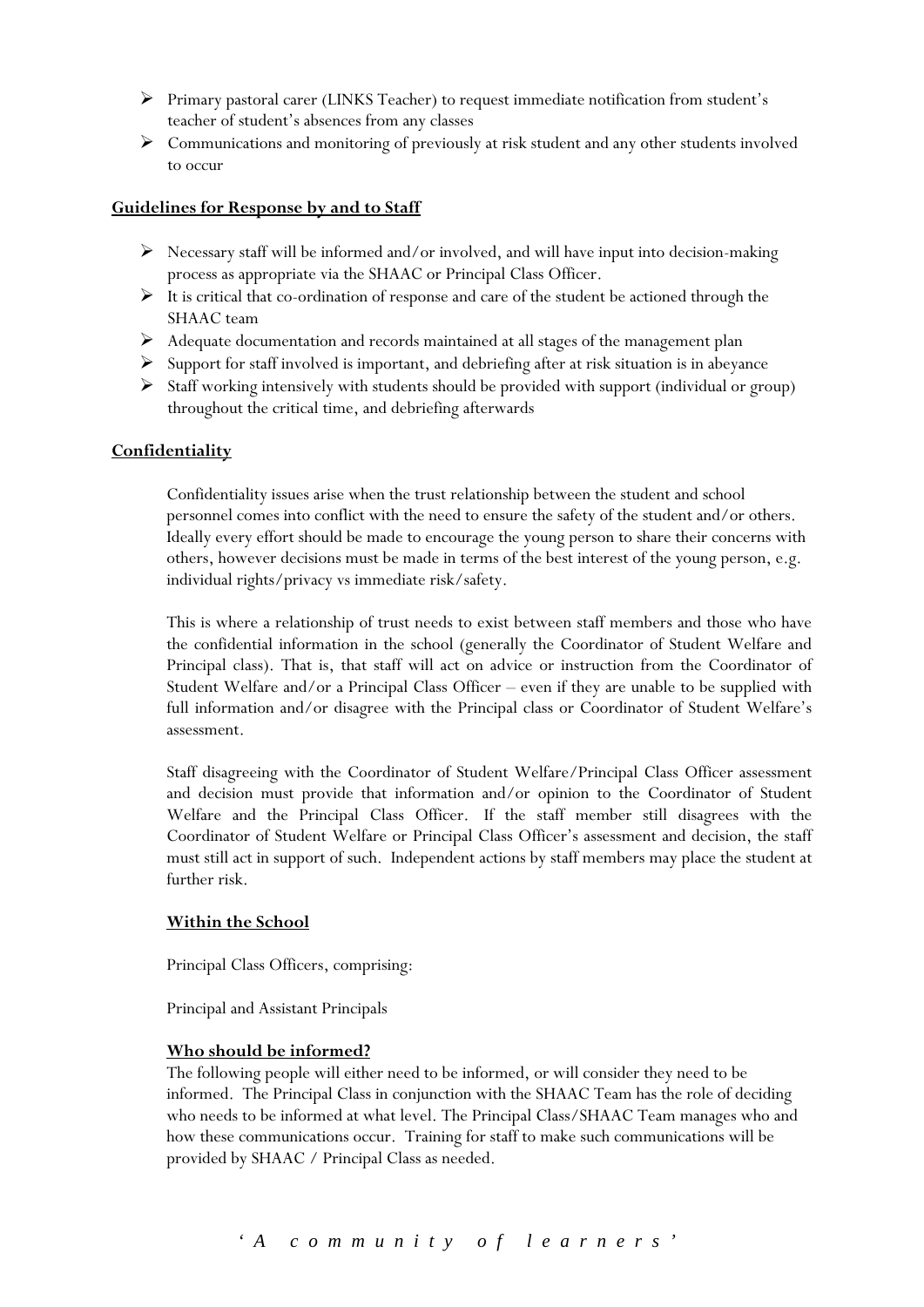# **Within the school**

Principal

Assistant Principals

SHAAC Team

Links teachers

Teachers and general staff

Mini-school leaders

Friends of student at risk, who are impacted by the situation

#### **Outside of School**

Family

External specialists/agencies

Clear communication is vital when dealing with a young person at risk. Communications of initial information must be immediate, accurate and sensitive to the needs of family and friends. Consideration to be given to what communications must be given to which staff, and any other students involved. Staff (as assessed appropriate by SHAAC Team/Principal class) must be kept up-to-date with plans and developments.

Necessary staff will be informed and/or involved, and will have input into decision-making process as appropriate via SHAAC Team/Principal class. It is critical that co-ordination of response and care of the student be actioned through the SHAAC Team/Principal class.

**Whilst it is recognised that most staff have a desire to be informed, and assist, the sensitivity of the situation, and recognition of confidentiality and respect for those most vulnerable in the situation (the student) – may mean that not all staff will be briefed, and/or that briefing information will be minimal (e.g. particular noting of absenteeism). Co-operation from staff, even if not given confidential personal information and/or involved, is critical. All concerns and information are to go through to the SHAAC Team/Principal class. Our main concern is the wellbeing of the student.**